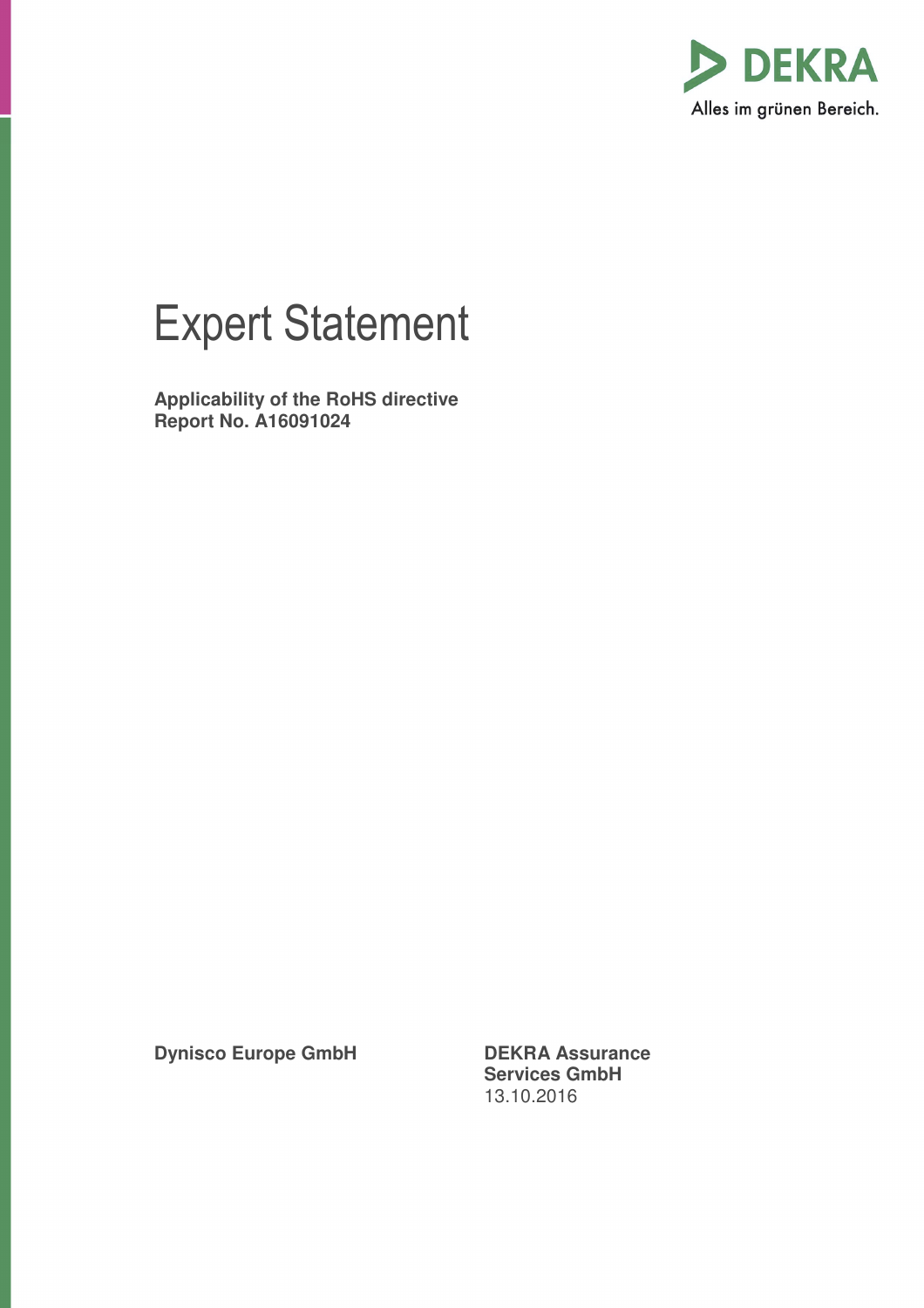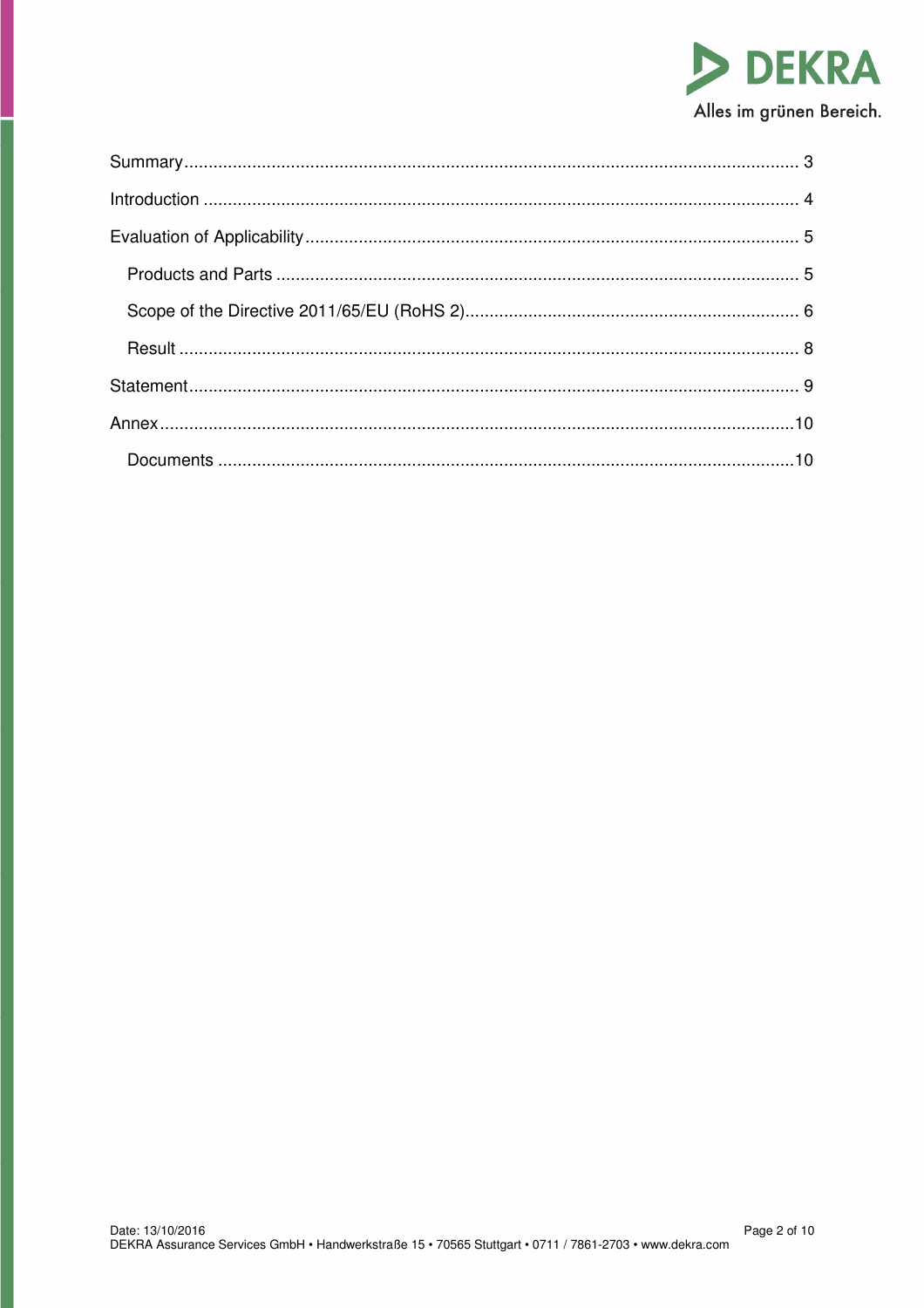

# **SUMMARY**

According to the information provided by Dynisco Europe GmbH, the products detailed below are exempt from Directive 2011/65/EU (RoHS 2).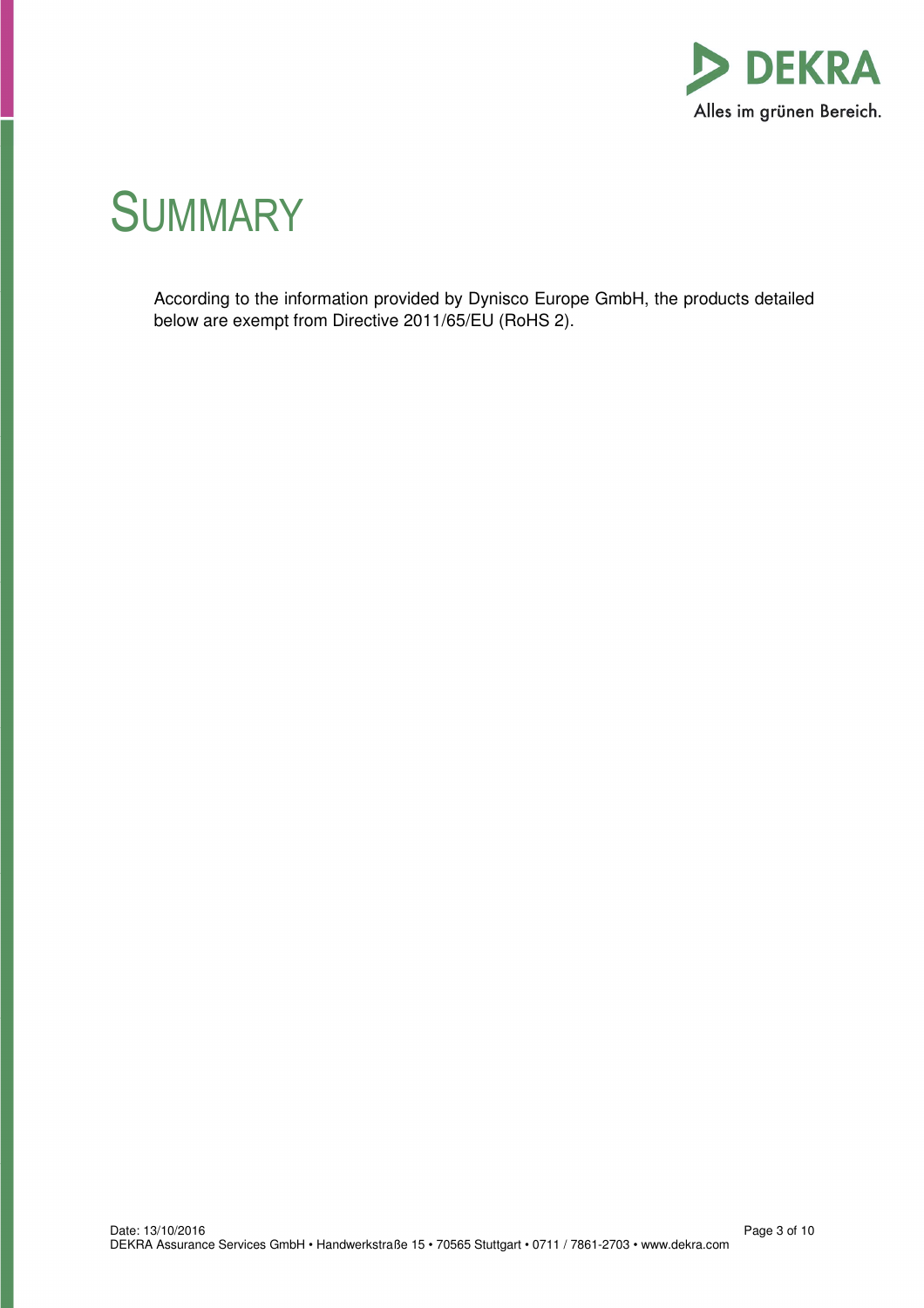

# **INTRODUCTION**

**RoHS 2 (Directive 2011/65/EU)** is a directive that restricts the use of the following four heavy metals and two groups of flame retardants in electric and electronic equipment.

- 1. Lead  $(Pb) < 0.1$  %
- 2. Mercury (Hg) < 0,1 %
- 3. Cadmium (Cd) < 0,01 %
- 4. Hexavalent chromium  $(Cr^{V1})$  < 0,1 %
- 5. Polybrominated biphenyls (PBB) < 0,1 %
- 6. Polybrominated diphenyl ether (PBDE) < 0,1 %

The restrictions apply to homogenous materials. If one material is not compliant, the entire product is not RoHS compliant.

Certain types of equipment are exempted from the area of application (e.g. fixed installations). Also, certain uses of the restricted substances are not subject to the restriction (e.g. lead can be used in high temperature solder).

The manufacturer/importer has to provide a declaration of conformity and place a CE mark on the product.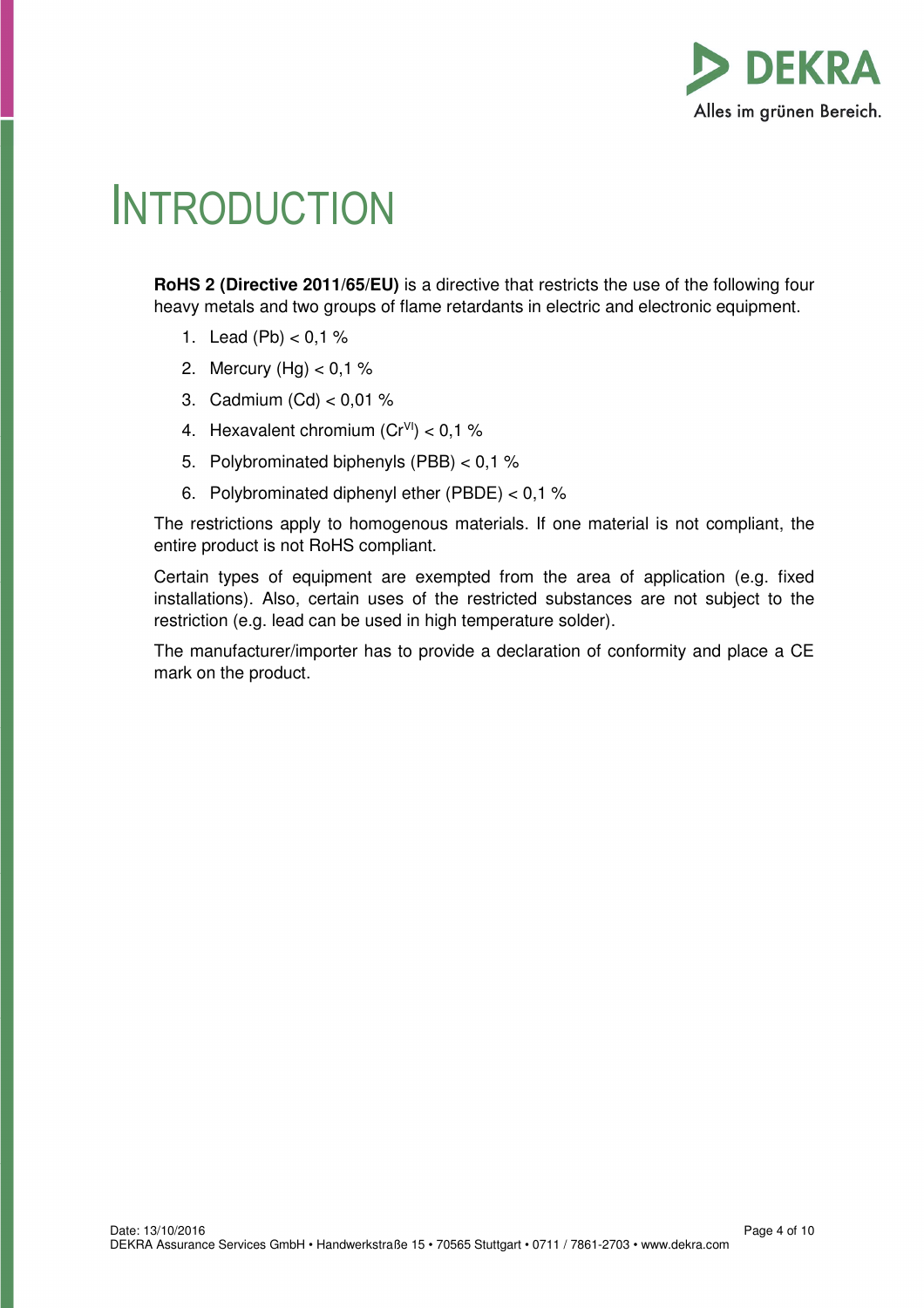

# EVALUATION OF APPLICABILITY

Dynisco Europe GmbH has commissioned DEKRA to check the applicability of RoHS 2 (Directive 2011/65/EU) for their products (melt pressure sensors).

### **Products and Parts**

Dynisco Europe GmbH has provided documentation for the following products:

- ECHO-MV3
- ECHO-MA4
- ECHO-VT1
- ECHO-VT5
- MDA4xx
- TDA4xx
- MDT4xx
- TDT4xx
- PT4xx
- TPT4xx
- SPX2xxx
- SPX3xxx
- SPX4xxx
- SPX5xxx

The products all contain a Hg-filled capillary, that transmits pressure from an extruder to a sensor. The capillary is closed with diaphragms, whereas the front diaphragm is inside in the extruder, in contact with the polymer. Due to high temperatures inside the extruder, the pressure sensor cannot be placed at the front. The Hg-capillary transmits the pressure to the strain-gage sensor. The products can also include a sensor for temperature. The sensors are operated with electricity (max. 32 V DC).



Figure 1: Functioning Principle of the SPX 3xxx Filled Assembly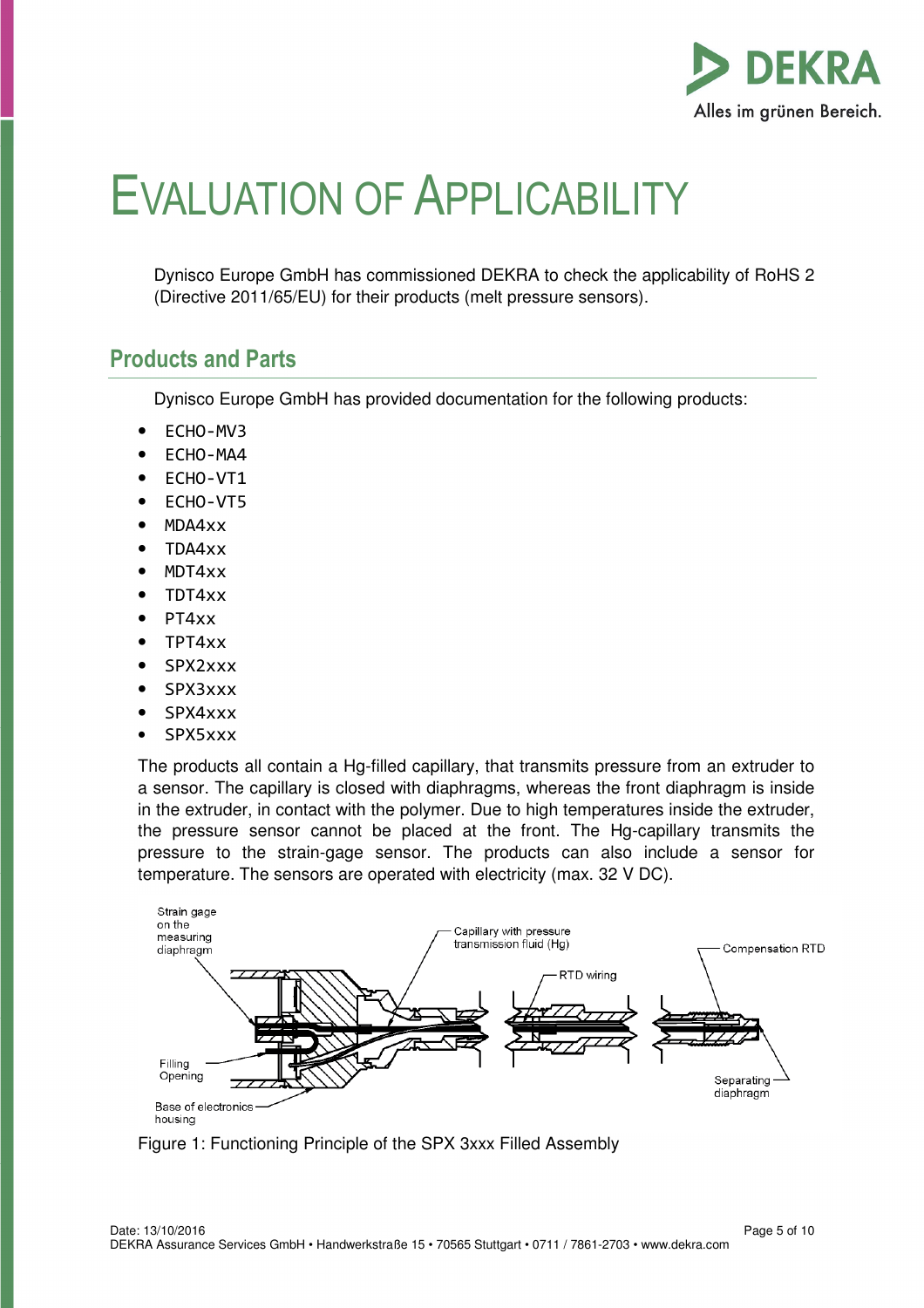

### **Scope of the Directive 2011/65/EU (RoHS 2)**

#### **Article 2 No. 1:**

This Directive shall, subject to paragraph 2, apply to EEE falling within the categories set out in Annex I.

Whereas EEE means

'electrical and electronic equipment' or 'EEE' means equipment which is dependent on electric currents or electromagnetic fields in order to work properly and equipment for the generation, transfer and measurement of such currents and fields and designed for use with a voltage rating not exceeding 1 000 volts for alternating current and 1 500 volts for direct current (Article 3 No. 1).

Annex I lists the following categories:

- 1. Large household appliances.
- 2. Small household appliances.
- 3. IT and telecommunications equipment.
- 4. Consumer equipment.
- 5. Lighting equipment.
- 6. Electrical and electronic tools.
- 7. Toys, leisure and sports equipment.
- 8. Medical devices.

9. Monitoring and control instruments including industrial monitoring and control instruments.

- 10. Automatic dispensers.
- 11. Other EEE not covered by any of the categories above.

#### **Interpretation:**

The melt pressure sensors specified above are electric equipment that is dependent on electric currents, not exceeding 1 000 volts AC (1 500 volts DC). They can be classified as category 9 (Monitoring and control instruments). Therefore, they meet the criterion of Article 2 No. 1.

#### **Article 2 No. 4 (Exceptions)**

(c) equipment which is specifically designed, and is to be installed, as part of another type of equipment that is excluded or does not fall within the scope of this Directive, which can fulfil its function only if it is part of that equipment, and which can be replaced only by the same specifically designed equipment;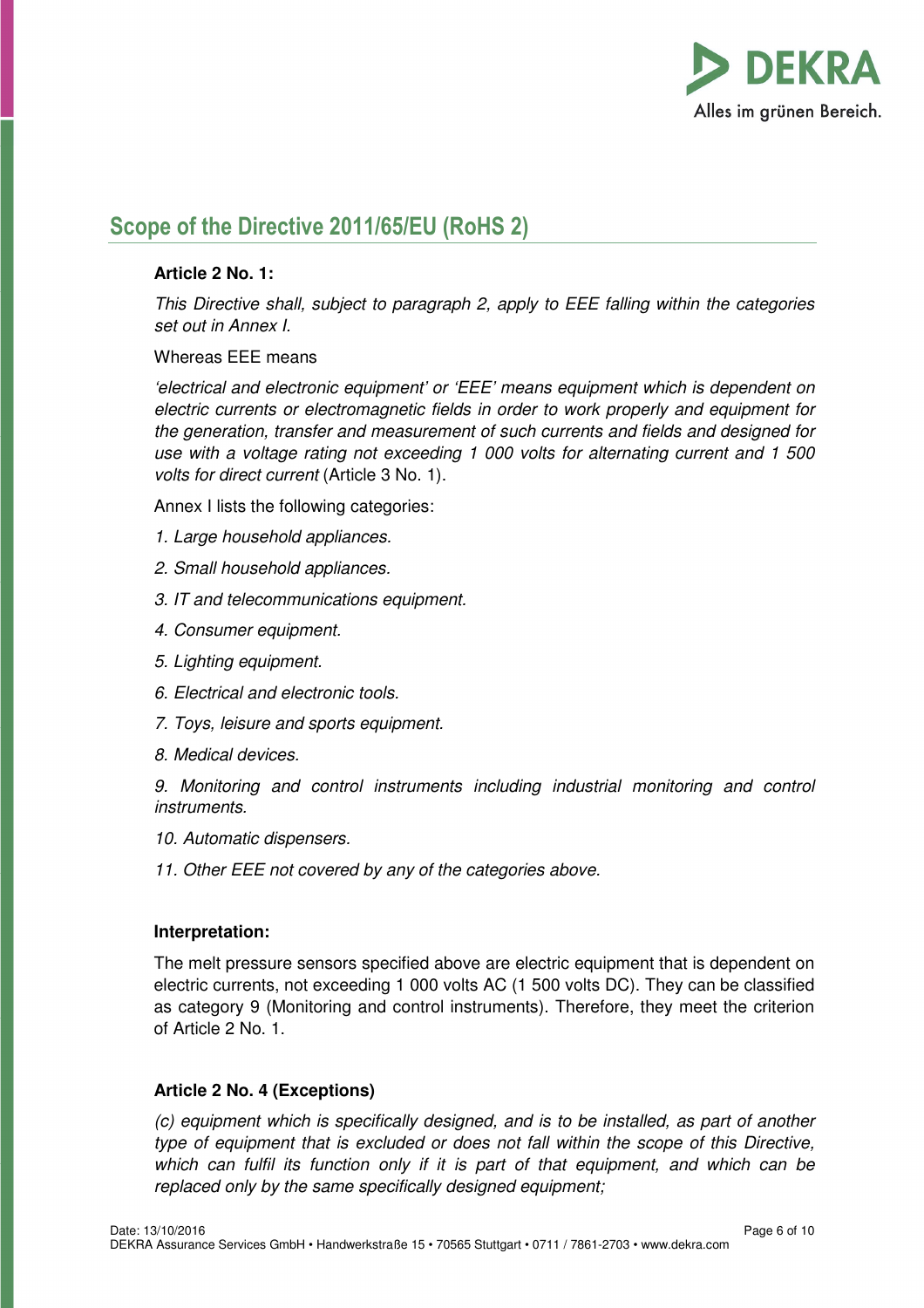

(d) large-scale stationary industrial tools;

(e) large-scale fixed installations;

whereas "large-scale stationary industrial tools" means

'large-scale stationary industrial tools' means a large-scale assembly of machines, equipment, and/or components, functioning together for a specific application, permanently installed and de-installed by professionals at a given place, and used and maintained by professionals in an industrial manufacturing facility or research and development facility; (Art. 3 (3))

and "large-scale fixed installations" means

'large-scale fixed installation' means a large-scale combination of several types of apparatus and, where applicable, other devices, which are assembled and installed by professionals, intended to be used permanently in a pre-defined and dedicated location, and de-installed by professionals; (Art. 3 (4))

According to the RoHS 2 FAQ Q3.1, examples for "large-scale industrial tools" are:

- Machines for the industrial production and processing of materials and goods, such as
	- o CNC lathes;
	- $\circ$  Bridge-type milling and drilling machines;
	- o Metal forming presses;
	- o Newspaper printing presses;
- Machines for the testing of work pieces, such as
	- $\circ$  Electron beam, laser, bright light, and deep ultra violet defect detection systems;
	- o Automated integrated circuit board and printed wiring board testers;
- Cranes;
- Other machinery of similar size, complexity and weight.

According to the RoHS 2 FAQ Q3.1, examples for "large-scale fixed installations" are:

- Production and processing lines, including robots and machine tools (industrial, food, print media etc.);
- Passenger lifts;
- Conveyor transport systems;
- Automated storage systems;
- Electrical distribution systems such as generators;
- Railway signalling infrastructure;
- Fixed installed cooling, air conditioning and refrigerating systems or heating systems designed exclusively for non-residential use.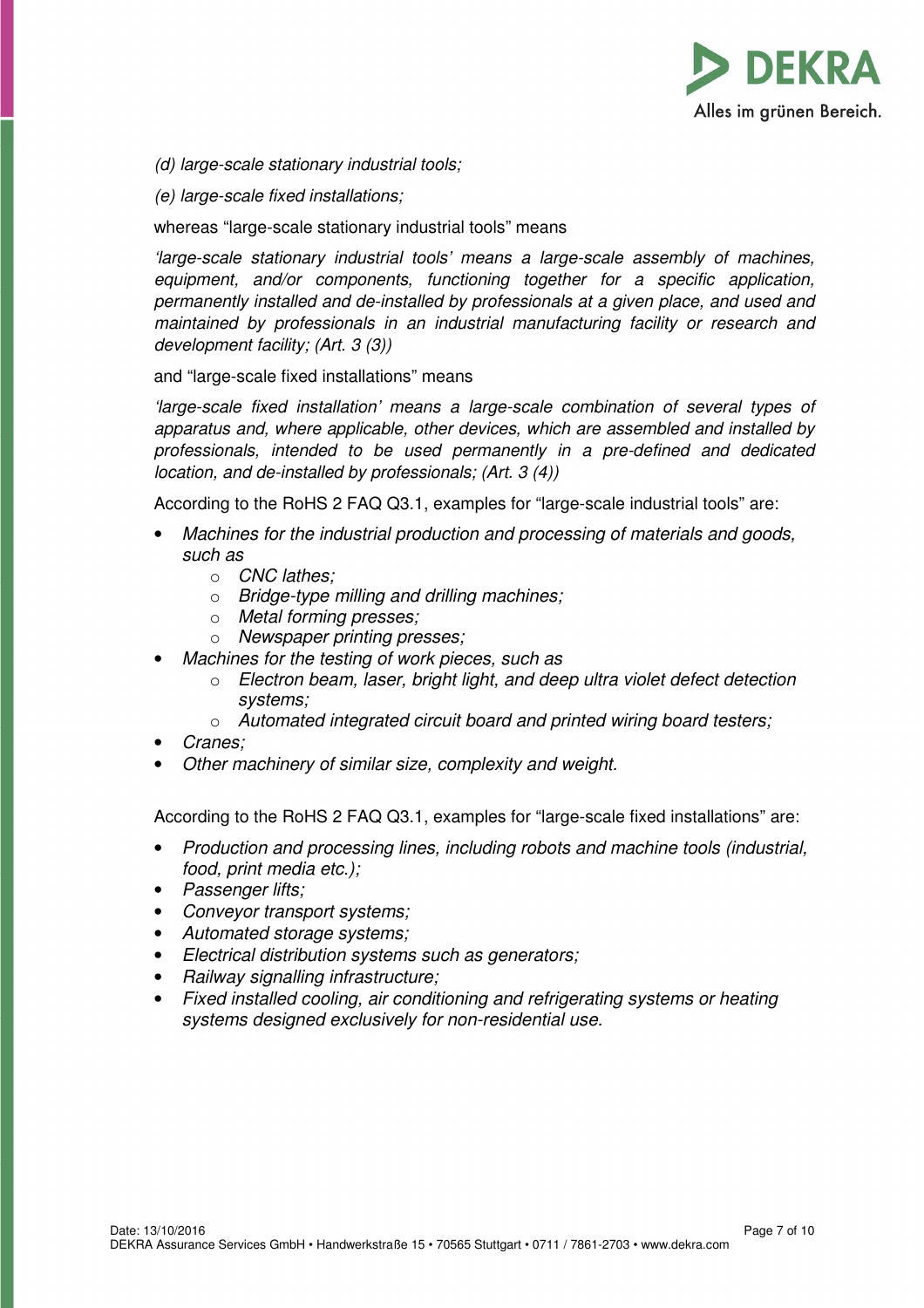

#### **Interpretation**

The melt pressure sensors specified above are not used "as such", but are part of a large system. They are screwed to the housing of the extruder to measure the melt pressure in the extruder. The rear end of the melt pressure sensors has electric connectors for input and output, it is connected to a monitoring and/or control device. Therefore, we can see that the melt pressure sensors are "equipment which is specifically designed, and is to be installed, as part of another type of equipment" according to Art. 4 nr. 4 c).

From the definition that is given in the Art. Nr. 4 e), we can see that the extruder / extrusion line where the melt pressure sensor is installed matches the definition of a large-scale fixed installation. As "production lines" are explicitly mentioned in the official FAQ document Q3.1, this confirms our assumption.

Therefore, the exemption of **Article 2 No. 4 (c)** 

equipment which is specifically designed, and is to be installed, as part of another type of equipment that is excluded or does not fall within the scope of this Directive, which can fulfil its function only if it is part of that equipment, and which can be replaced only by the same specifically designed equipment;

is applicable.

#### **Result**

As a result, the melt pressure sensors as described above are exempt from the scope of Directive 2011/65/EU (RoHS 2).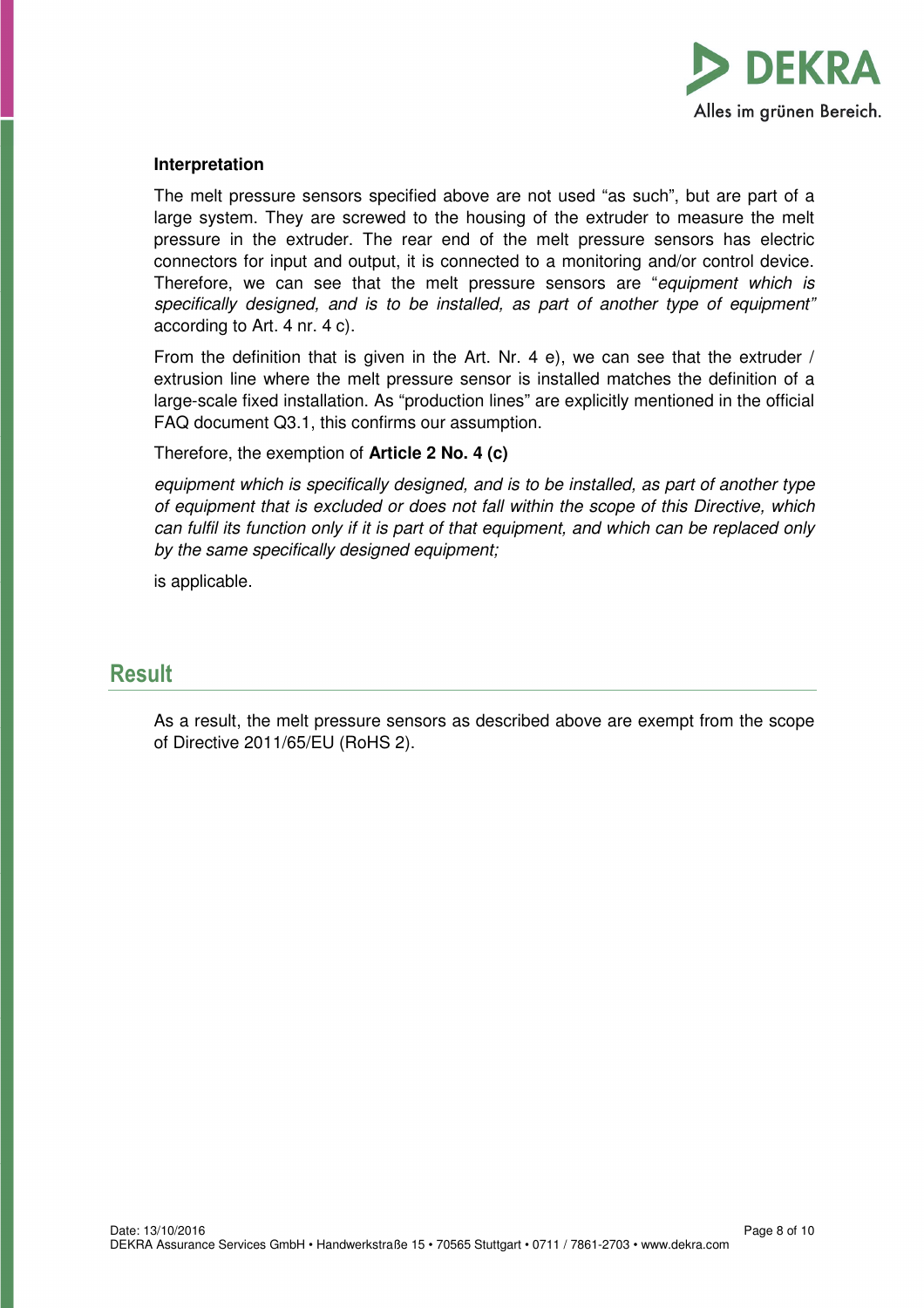

# **STATEMENT**

This report is based on information and documents that have been provided by Dynisco Europe GmbH. This report has been prepared to the best of our knowledge and belief.

Stuttgart, 13.10.2016

Joch Dett i.V.

Jochen Dettke Product Manager